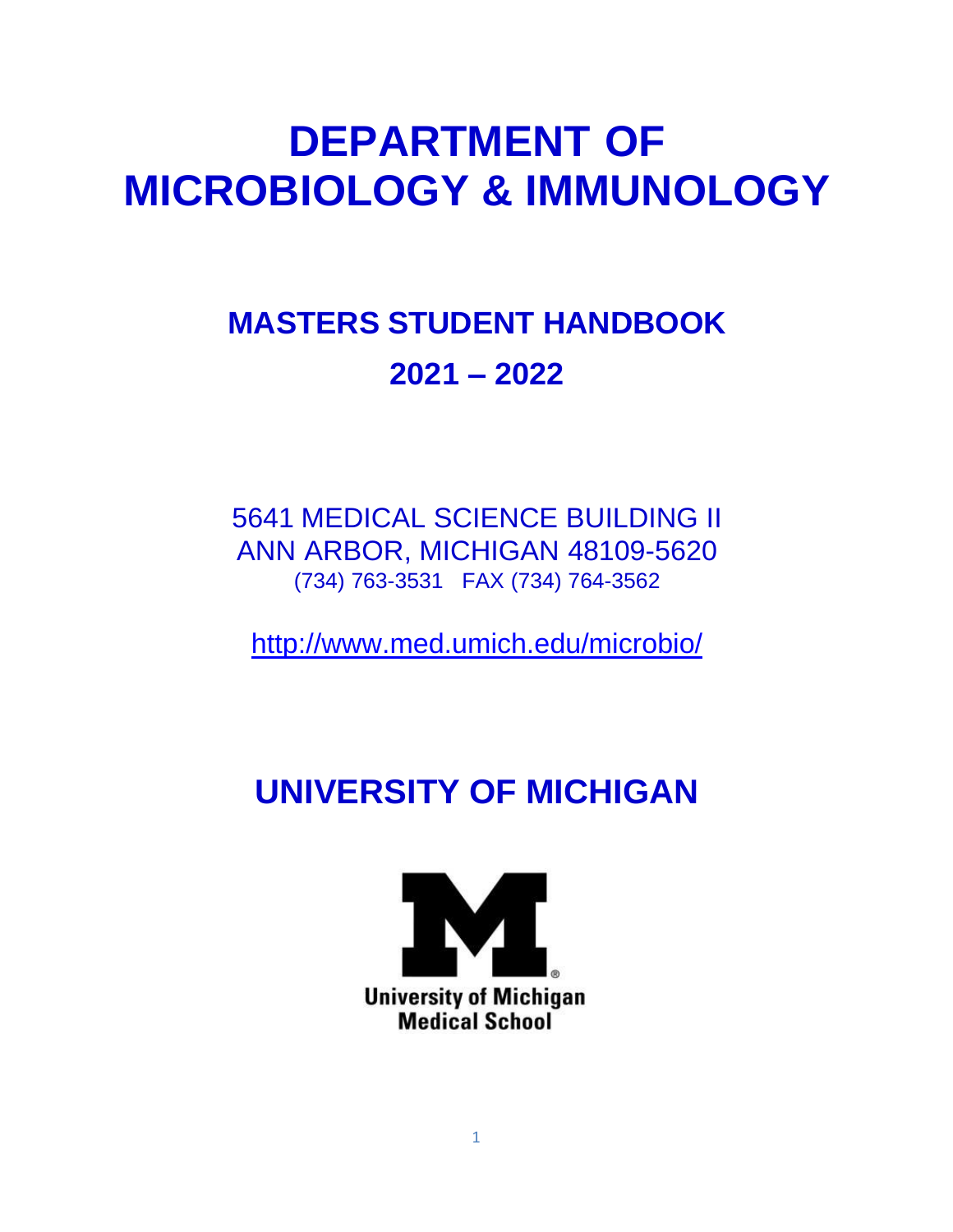### **TABLE OF CONTENTS**

| WHO DO I ASK ABOUT?                                           | 3              |
|---------------------------------------------------------------|----------------|
| <b>GENERAL INFORMATION</b>                                    | 3              |
| MICROBIOLOGY & IMMUNOLOGY GRAD STUDIES COMMITTEE              | 3              |
| REQUIREMENTS FOR M&I DOCTORAL STUDENTS                        | 3              |
| <b>ACADEMIC ADVISING</b>                                      | 3              |
| <b>COURSE SELECTION</b>                                       | $3-5$          |
| <b>DEGREE OPTIONS</b>                                         | 5, 6           |
| Non-Research Option<br>$\bullet$                              | 5              |
| <b>Research Option</b><br>$\bullet$                           | 5              |
| Thesis option<br>$\bullet$                                    | 5, 6           |
| M&I STUDENT SEMINAR (MICRBIOL 812)                            | 6              |
| <b>DEPARTMENTAL SEMINAR</b>                                   | $\overline{7}$ |
| <b>HEALTH AND WELLNESS</b>                                    | $\overline{7}$ |
| <b>GRIEVANCE PROCEDURES</b>                                   | $\overline{7}$ |
| MAIZE/NET APP STOREAGE (Department storage)                   | $\overline{7}$ |
| <b>M&amp;I GRADUATE PROGRAM CONTACTS</b>                      | $\overline{7}$ |
| <b>APPENDICES</b>                                             | $8 - 11$       |
| M&I Master Program Courses by Semester<br>$\bullet$           | 9              |
| M&I Master's Thesis Submission/Confirmation Form<br>$\bullet$ | 10             |
| Thesis submission guideline<br>$\bullet$                      | 11             |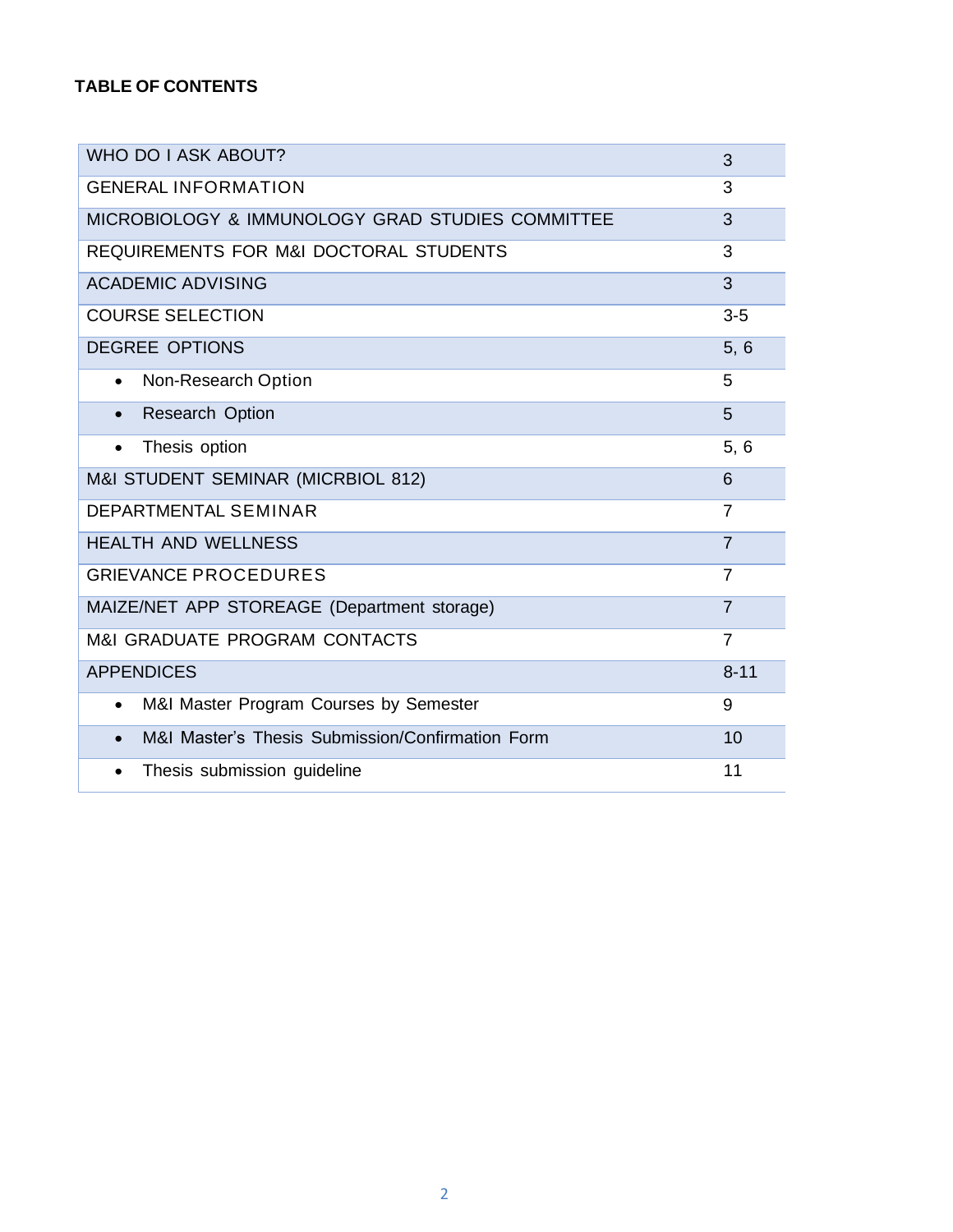## **WHO DO I ASK ABOUT…?**

| M.S. degree requirements, course selection            | Phil Hanna, Heidi Thompson                |
|-------------------------------------------------------|-------------------------------------------|
| Course registration, graduate student forms           | Heidi Thompson                            |
| Keys, building access                                 | Heidi Thompson                            |
| Departmental computers, projectors, microphone,       | office staff                              |
| <b>Graduate Studies matters</b>                       | Phil Hanna, Heidi Thompson                |
| Reimbursements (travel, entertainment)                | <b>Bonnie Krey</b>                        |
| Scheduling meeting rooms                              | Heidi Thompson, Bonnie Krey               |
| Issues with personal computer for research activities | https://michmed.service-now.com/sp (HITS) |

## **GENERAL INFORMATION**

The M/I Department has instituted a M.S. degree program through the Rackham School of Graduate Studies. M.S. students are admitted directly to the M/I Department.

This handbook outlines the steps necessary to complete the requirements for the M.S. in the Microbiology and Immunology Department.

## **MICROBIOLOGY & IMMUNOLOGY GRAD STUDIES COMMITTEE**

The role of the M/I Graduate Studies Committee is to advise students, address student concerns, facilitate M/I admissions, approve dissertation committee selections, approve advancement to candidacy, and resolve issues concerning the graduate student curriculum. The Committee is appointed by the Department Chair and includes a Chair, Associate Chair(s), faculty members (both primary and joint appointees).

## **REQUIREMENTS FOR M/I MASTER STUDENTS**

(For Rackham requirements, see [http://www.rackham.umich.edu/policies/academic-policies/section6\)](http://www.rackham.umich.edu/policies/academic-policies/section6))

- 1.A minimum of 28 credit hours in didactic graduate-level course work (\*course numbers designated 400 and above except as noted), excluding MICRBIOL 812 seminars and research. Students are required to earn a grade B or better in required course work; this may necessitate re-taking a required course prior to obtaining the master's degree. Students must maintain an overall average of B or better for all coursework.
- 2. The course requirements detailed in "COURSE SELECTION," below.

## **ACADEMIC ADVISING**

Each pre-candidate MS student in M/I meets individually with the M/I Master Program Chair twice a year, before Fall and Winter terms, to discuss course work, lab research and thesis preparations if applicable, and performance.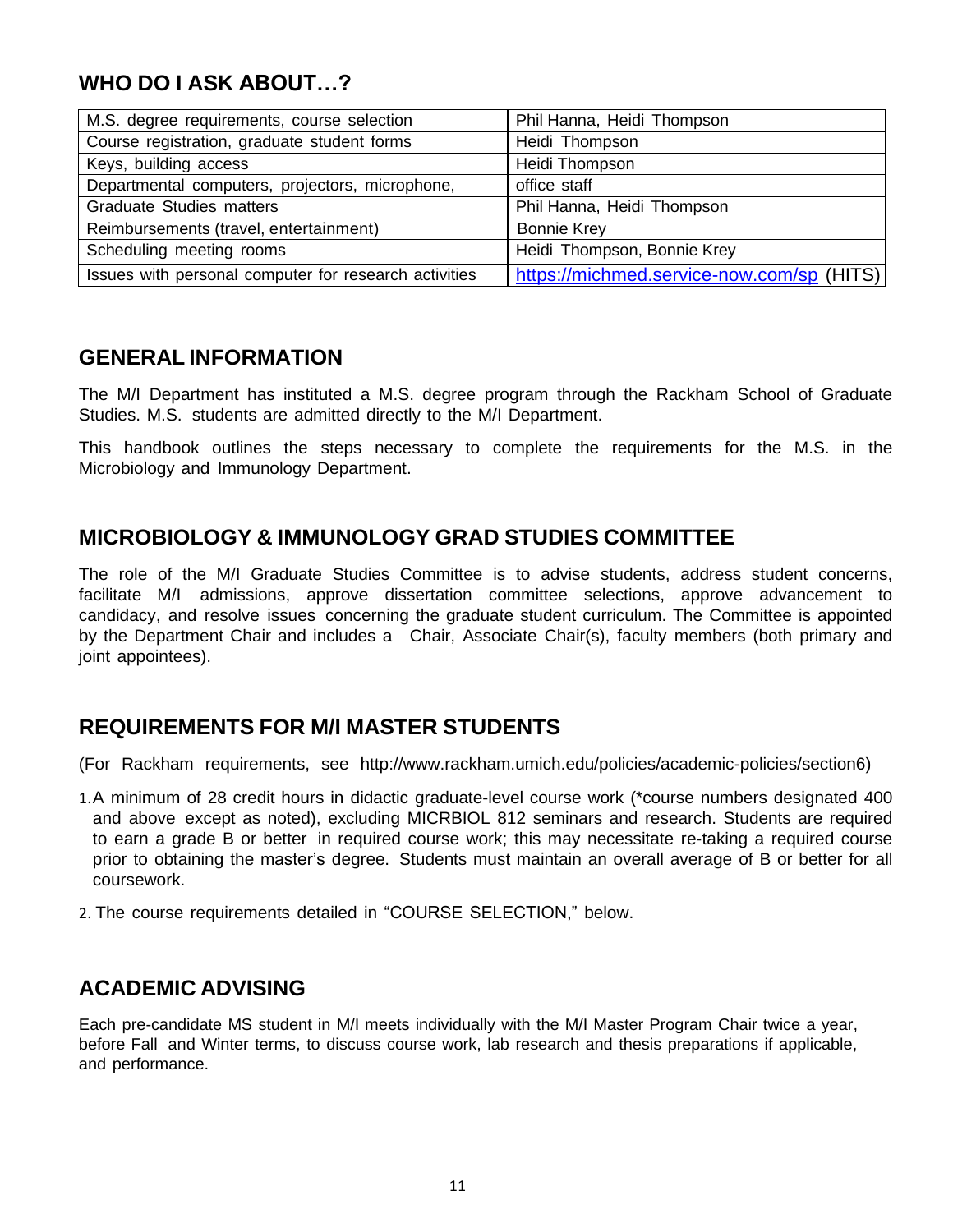## **COURSE SELECTION**

#### **Objectives for the M/I curriculum**

- 1) Provide a solid foundation in the core concepts of microbiology and immunology.
- 2) Maximize curriculum possibilities for each student by customizing coursework that builds on pre-graduate education and graduate education desire.

**1. Required M/I coursework**: M/I MS students must take **eight** credits for full time status. Students must earn a grade B or better in required course work; this may necessitate re-taking a required course prior to obtaining the doctoral degree.

*Microbial Pathogenesis*: at least **three** credits from among: MICRBIOL 405 (3 CR) Introduction to Infectious Disease MICRBIOL 415 (3 CR) Virology MICRBIOL 607 (2 CR) Microbial Pathogenesis MICRBIOL 615 (2 CR) Viral Pathogenesis

*Immunology:* **three** credits from among: MICRBIOL 540 (3 CR) Human Immunology MICRBIOL 640 (3 CR) Molecular and Cellular Immunology *(with permission) MICRBIOL 812* (1 CR) Student Seminars in M&I: at least **one** credit

*Statistics:* at least **one** credit from:

MICRBIOL 612 (2 CR) Microbial Informatics

BIOSTAT 501 (4 CR) Math Foundations Bioinformatics

BIOSTAT 523 (3 CR) Bioinformatics Basic Bio Lab

BIOINF 527 (4 CR) Introductory Bioinformatics and Computational Biology

BIOINF 528 (3 CR) Structural Bioinformatics

**Additional required courses:** at least **nine** additional 400-level or above credits in M&I courses, including but not limited to additional courses from the above, plus:

MICRBIOL 430 (3 CR) Symbiosis (*offered every other year- not 2021*) MICRBIOL 460 (3 CR) Eukaryotic Microbiology MICRBIOL 409 (4 CR) Investigational and Experimental Bacteriology

**2. Elective credits**: M&I MS students need at least **eleven** elective credits approved by the Department. Electives should be selected to complement the student's interests and needs. Electives for M/I master students include the following; see appendix for a list of current classes listed by the term they are currently offered. If the student wants to count other courses not listed here toward the 11 credits of electives, s/he must get prior approval from the Program Chair. Course offerings change frequently, so students should check the PIBS Curriculum Guide for the most recent listings: <http://www.med.umich.edu/pibs/pdf/curriculum.pdf>

#### *Approved Electives:*

BA 518 (2.25 CR) The Business of Biology BIOINF 527 (4 CR) Introductory Bioinformatics and Computational Biology BIOINF 528 (3 Cr) Structural Bioinformatics BIOSTAT 501 (3 CR) Intro to Biostatistics BIOSTAT 523 (3 CR) Bioinformatics Basic Bio Lab CANBIOL 554 (3 CR) Science of Cancer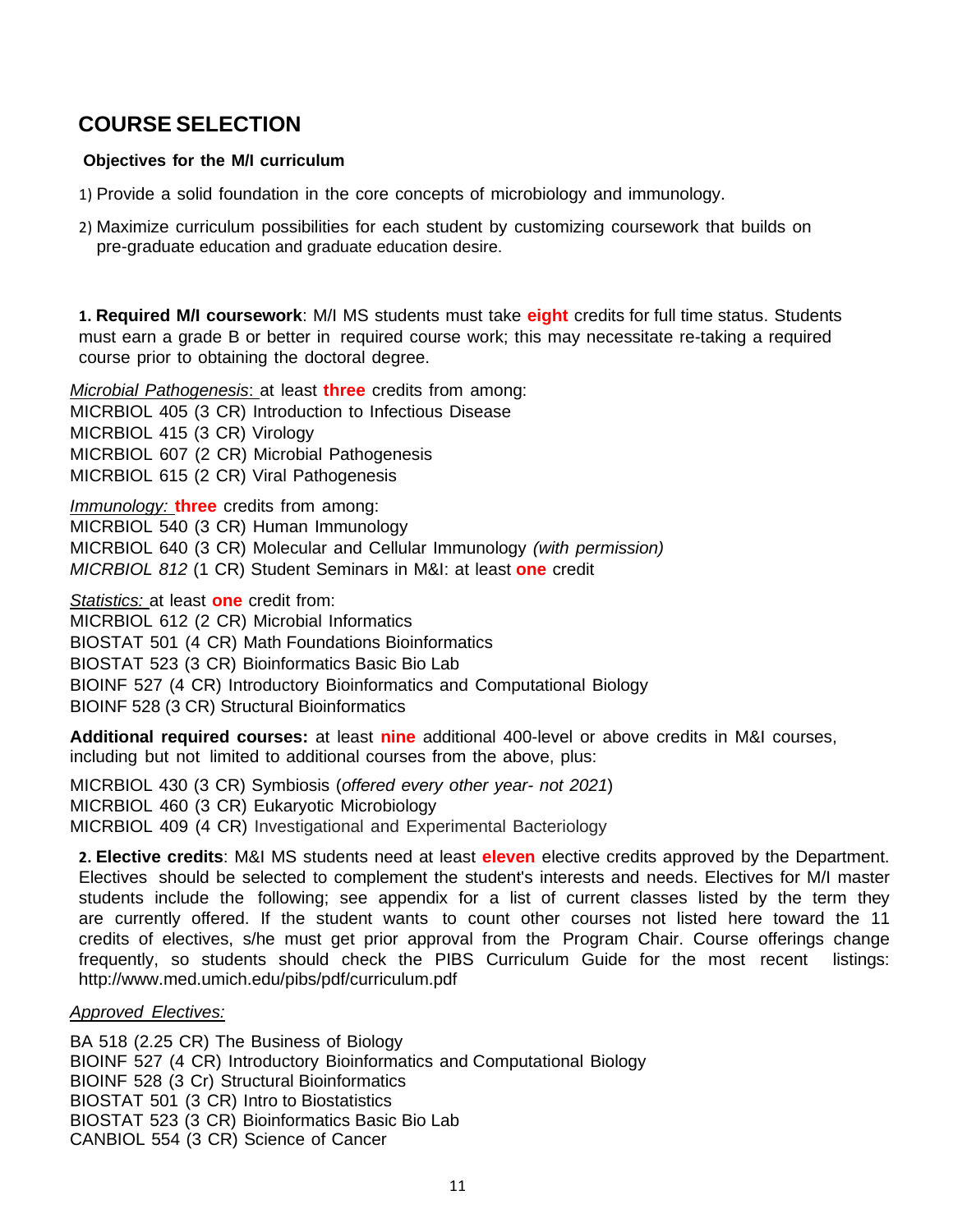CDB 530 (3 CR) Cell Biology ENGR 490 (1 CR) Entrepreneurial Ownership EPID 505 (3 CR) Polymicrobial Communities in Human Health and Disease EPID 600 (4 CR) Introduction to Epidemiology ES 515 (3 CR) Intro to Entrepreneurship IMM 541 (2 CR) Special topics in Immunology IMM 850 (3 CR) Experimental Immunology MICRBIOL 612 (2 CR) Microbial Informatics PATH 581 (3 CR) Tissue, Cellular and Molecular Basis of Disease PATH 862 ( 1 CR) Translational Pathology PHYSIOL 519 (4 CR) Quantitative Physiology PHYSIOL 576 (1 CR) Signal Transduction PHYSIOL 577 (2 CR) Membrane and Cell Physiology PIBS 503 (1 CR) Research Responsibilities and Ethics PUB POL 650 (3 CR) Intro to Science and Technology Policy Analysis PUBPOL 754 (4 CR) Research Seminar in Science, Tech and Public Policy

Electives to a total of **28 credits**. Can be drawn from any of the approved courses above, additional research credits, or other courses at the 400 level or above that are approved by the master's Program Advisor. If you are interested in taking a course that is not listed; please send Heidi and Phil the course description and the reason it would be relevant to your degree.

## **Summary of Course Requirements**

The minimal requirements for the Master of Science in Microbiology and Immunology program are 28 credits:

16 credits in Microbiology and Immunology at the 400 level or above 1 credit in statistics 11 additional credits in approved coursework

All time, residency, and transfer of credit requirements will be in accordance with existing Rackham rules. Coursework must be completed with a B or better. There are no teaching or foreign language requirements.

## **Microbiology & Immunology M.S. Program**

Additional information can be found at

https://medicine.umich.edu/dept/microbiology-immunology/education/masters-program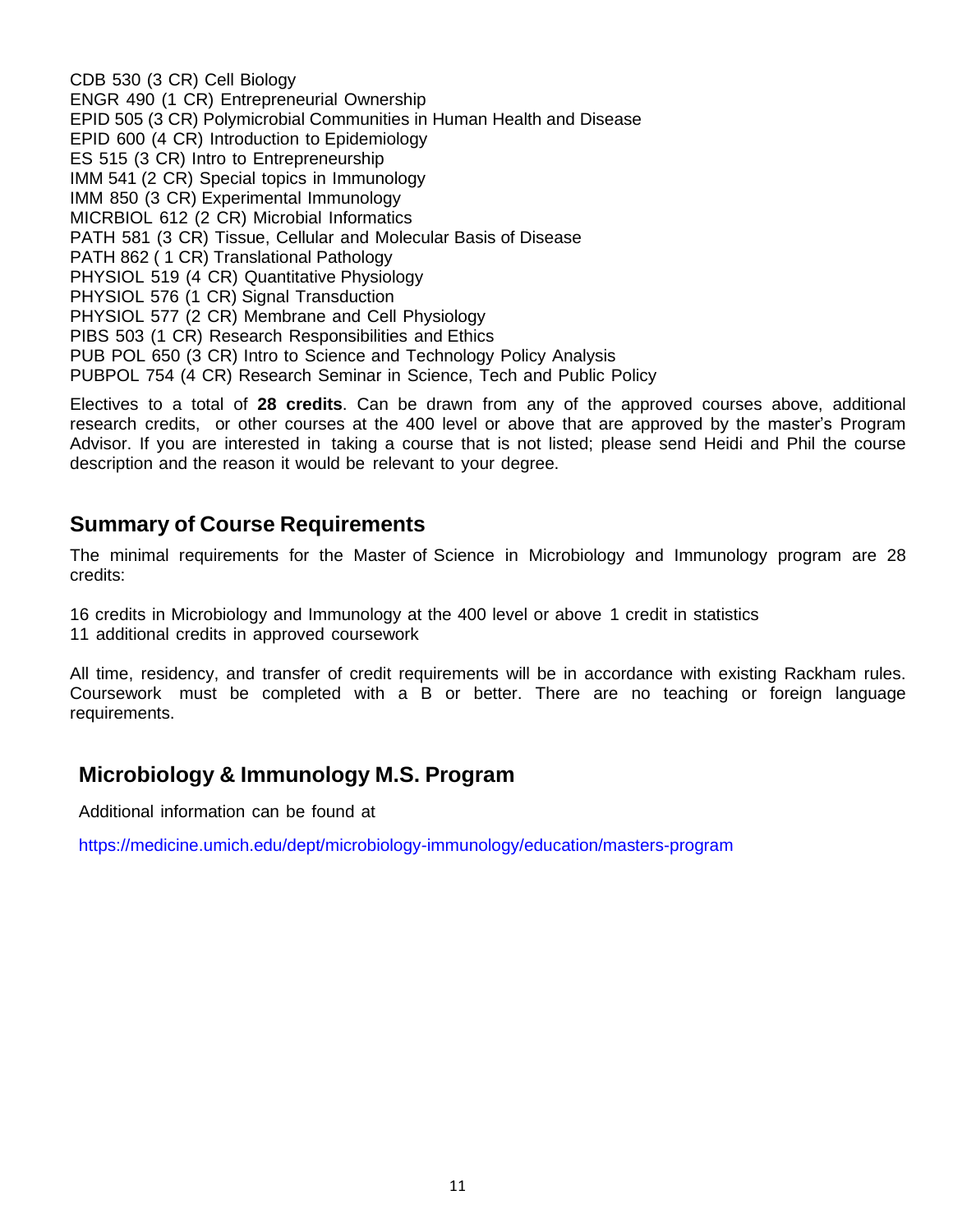## **DEGREE OPTIONS**

#### **1. Non-Research Option**

Recognizing that some students who enroll in the Microbiology and Immunology Master's Degree program may not be preparing for careers in research, or may decide to pursue other directions after an initial term of research, students can complete the degree with 28 credits whether or not research is included, provided other degree requirements are satisfied. Students intending to pursue the nonresearch master's degree in Microbiology and Immunology should design a plan of study in consultation with the master's advisor, and this plan will be kept in the student's departmental file. Completing their approved personalized plan of study will be a requirement for each student who wishes to receive the master's degree.

#### **2. Research Option**

Performing laboratory research is not a requirement of the Master of Science in Microbiology and Immunology. However, in keeping with departmental strength in research and the value of research experience for students, all master's students interested in research are encouraged to pursue it. The program will facilitate research opportunities for all enrolled in the master's degree program. Research Track Master's students will not perform research rotations but will enter mutually agreed-upon relationships with Microbiology and Immunology faculty research mentors prior to enrolling in research credit for the terms in which research will be performed. The student and research mentor will plan for requisite safety coursework and will discuss expectations (5-6 hours/week per semester which is 3 credits of research per term) prior to the start of research. In addition to providing a letter grade, the faculty member will provide a written evaluation for the student's departmental file, to be discussed and signed by the student, at the end of each term.

#### **3. Thesis Option**

Matriculated students who have maintained an overall B+ average and intend to pursue at least two terms of laboratory research can opt to write a research-based thesis as part of their master's degree. They will defend their thesis to their thesis advisor and two additional committee members. Upon successful defense of the thesis, the Microbiology & Immunology program will then ensure that the student's degree is awarded with a designation indicating that they defended a thesis.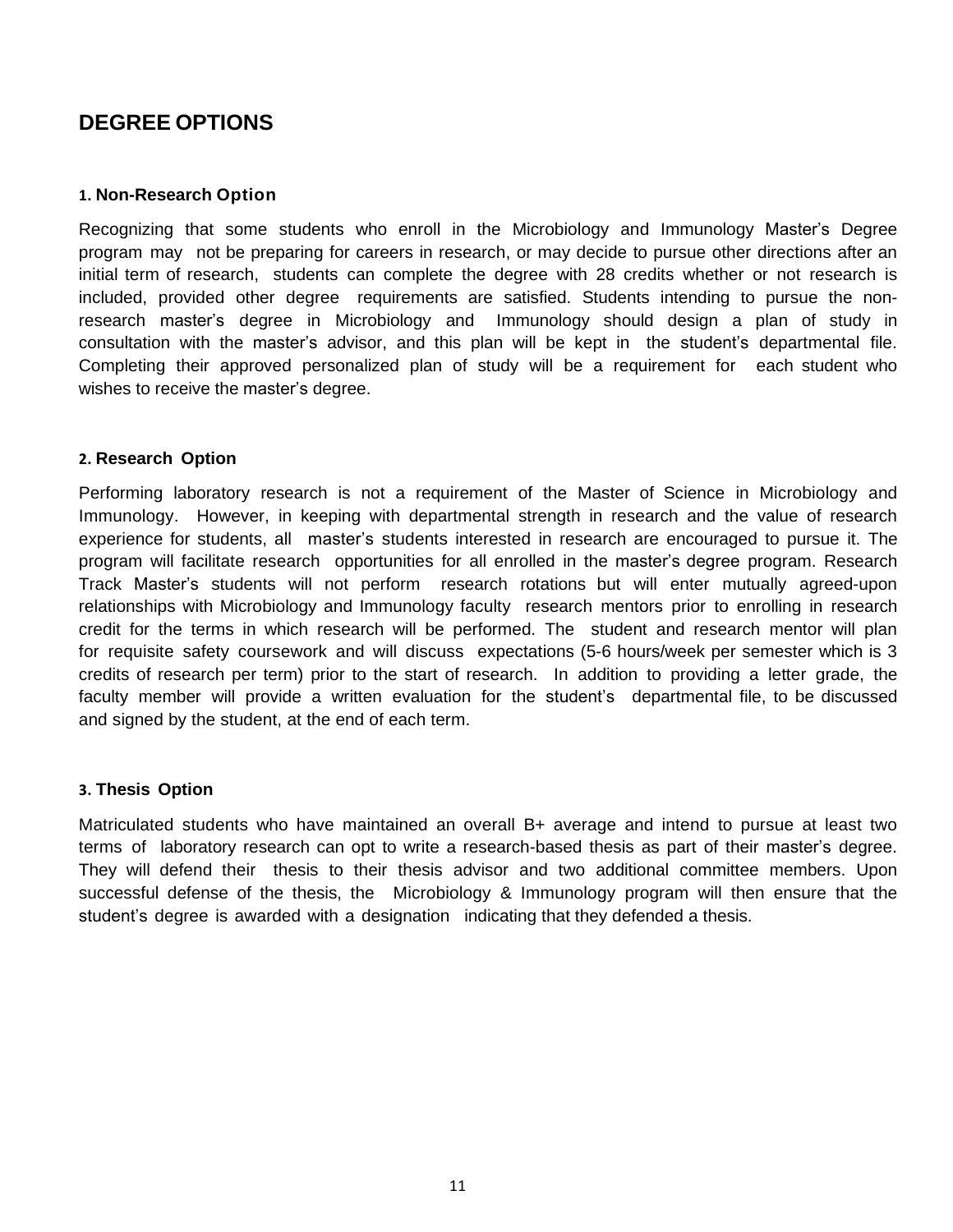#### *Detailed Course Requirements*

Matriculated students who have maintained an overall B average and intend to pursue at least two terms of laboratory research can opt to write a research-based thesis as part of their master's degree by the following procedure. The requirements for the thesis option include those for the non-thesis option and include additional coursework and research requirements.

#### *Additional required coursework*:

 PIBS 503 (1 CR) Research responsibilities and ethics MICRBIOL 599 (1-8 CR) Graduate Research: Two semesters of laboratory research: at least two credits per semester.

#### *Thesis*:

At least two months before the start of the student's final term in the master's degree program, the student must:

- Identify a member of the M&I training faculty willing to serve as their thesis advisor and two additional faculty willing to serve as readers. Devise a plan for a suitable research project, generally to be based on the Student's ongoing research performed in the thesis mentor's laboratory. Gain ratification of a one-page outline of the plan from the thesis advisor and readers and submit the plan to the M&I Graduate Studies Committee for approval.
- At least three weeks before the student's final term ends, the student must provide the thesis advisor and readers with the final version of a research-based master's thesis, written in the general style and depth of a scientific paper. Within ten days, these individuals will evaluate the thesis and provide a written evaluation of the thesis with a recommendation of pass or no pass to the thesis advisor. The student must submit their final result of the thesis evaluation to the M&I Department (Heidi Thompson) at least one week before the end of the student's final term. The form can be obtained from the office (Heidi Thompson) or online. Although oral presentation is not required, it is highly recommended to present the research at Student Seminar (MICRBIOL 812).
- Provided all course credits and other degree requirements have been satisfied, the student Master's thesis will either be awarded if the recommendation was pass, or the student will be awarded a non-thesis Master's degree, using either the Research Track or the Non-Research Track described below, as decided by the Program Advisor in consultation with the faculty who evaluated the thesis.
- The M&I program will then ensure that the student's degree is awarded with the correct notation regarding whether or not a thesis was completed. In practice, the student should notify the master's Program Advisor and thesis advisor of any changes in intention to complete a master's thesis whenever such changes arise. Any deviations from this policy for evaluating a master's thesis can be made only upon the recommendations of the student's thesis advisor and the M&I Master's Program Advisor and will require approval from the full M&I Graduate Studies Committee.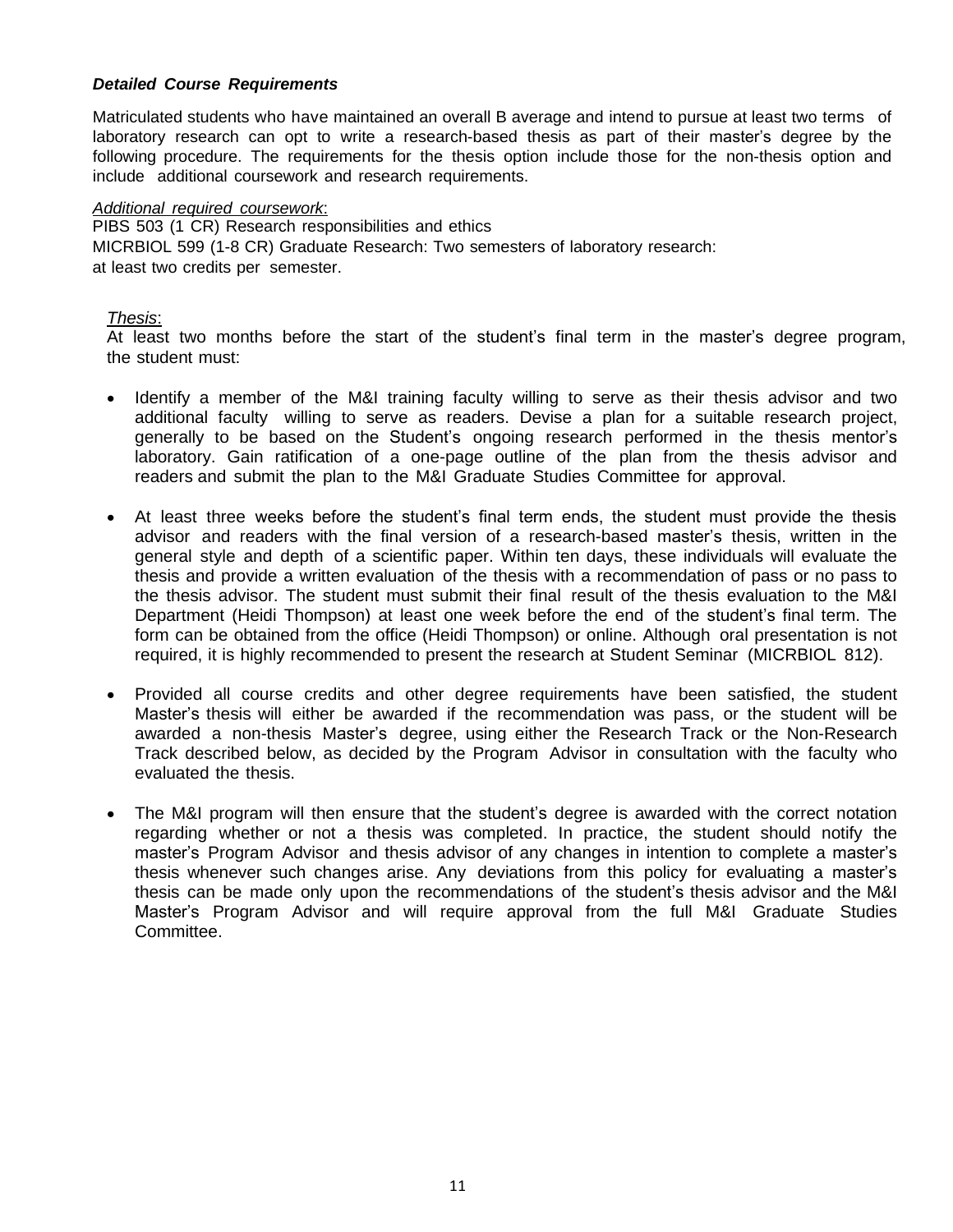## **M/I STUDENT SEMINAR (MICRBIOL 812)**

Student seminars are presented Fridays from 12-1 p.m. Second, third, and fourth year PhD students present seminars on their own research. Students work with the research mentor to prepare the talk and practice it formally before the actual presentation. **Students must send out an email to the department** (microbiology@umich.edu) **the Wednesday before their 812 presentation (Friday) put your name, the 812 reviewer's names in the subject line. In the body of the email include the lab you are doing research in title of abstract, and abstract.** At the formal seminar, discussion and critique of the research by the audience are encouraged. Two faculty members evaluate and discuss the presentation with each student at the end of the seminar. Attendance is required for all students.

## **DEPARTMENTALSEMINARS**

Microbiology & Immunology seminars start at 12:00 noon on Thursdays. All faculty and graduate students should consider attendance at the departmental seminar to be mandatory. The seminar series features cutting-edge work in microbiology and immunology. For your own professional development and as a courtesy to the speakers and hosts please make it a habit to attend the seminars. The schedule is listed on the M/I website: https://medicine.umich.edu/dept/microbiology-immunology/seminars

Michigan Medicine offers a Calendar of events and other seminars that may be of interest: https://umhsheadlines.org/events/

in microbiology and immunology. For your own professional development and as a courtesy to the speakers and hosts please make it a habit to attend the seminars. The schedule is listed on the M/I website https://medicine.umich.edu/dept/microbiology-immunology/seminars

Michigan Medicine offers a Calendar of events and other seminars that may be of interest: https://umhsheadlines.org/events/

## **HEALTH AND WELLNESS**

(From the Rackham website): Rackham offers a variety of health and wellness activities for students, and provides information to faculty, staff, and students to help you navigate the resources available to support you in graduate school. An extensive list of topics, including alcohol, tobacco and other drugs; domestic violence/child abuse; eating disorders; mental health; sexual harassment; sleep; etc. can be found at this site http://www.rackham.umich.edu/student life/health\_and\_wellness/resources/

## **GRIEVANCEPROCEDURES**

If appropriate, a student's first course of action may be to discuss a grievance with his/her research mentor or the MS program director, who will consult with the Department Chair and the Grad Studies Committee, as appropriate.

Rackham also has resources about grievances: http://rackham.helpserve.com/index.php? m=knowledgebase& a=viewarticle&kbarticleid=151

From the Rackham website: Depending on the issue or concern, your grievance or complaint could be handled by a variety of University resources. For instance, Rackham's Academic Dispute Resolution Policy and Procedures:

[http://www.rackham.umich.edu/policies/dispute\\_resolution/academic\\_dispute\\_resolution/](http://www.rackham.umich.edu/policies/dispute_resolution/academic_dispute_resolution/)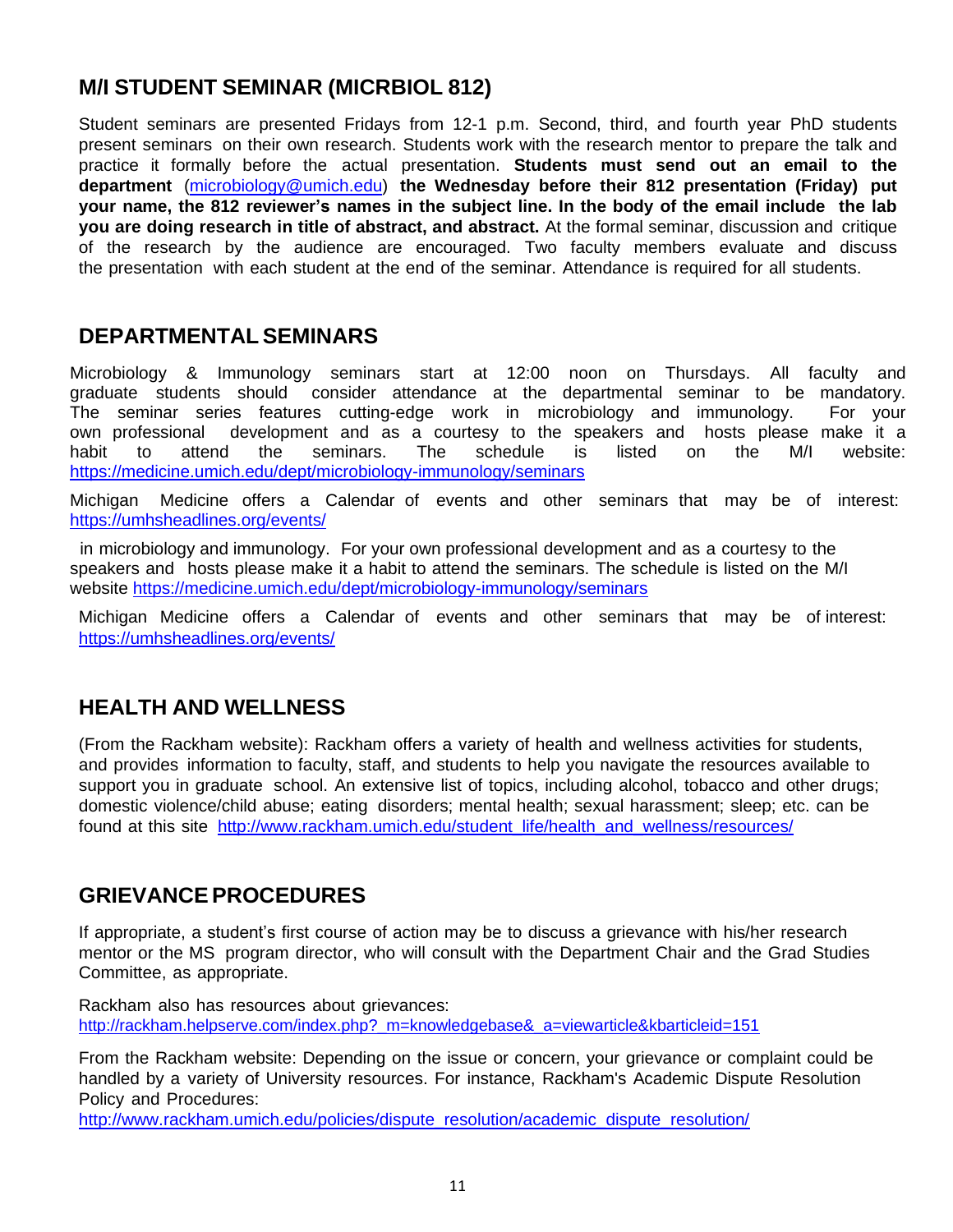The above link will addresses academically related complaints or grievances. Any Rackham graduate student can use these procedures to file a grievance.

Rackham's Academic and Professional Integrity Procedures:

[http://www.rackham.umich.edu/policies/academic\\_and\\_professional\\_integrity/](http://www.rackham.umich.edu/policies/academic_and_professional_integrity/)

This link address allegations of academic or professional misconduct against graduate students. Any student, faculty or staff can file a complaint against a graduate student under Rackham's Integrity procedures.

M/I graduate students are responsible for knowing the policy and procedures on academic honesty at the University of Michigan. See the Rackham Statement on Graduate Academic and Professional Integrity, http://www.rackham.umich.edu/policies/academic\_and\_professional\_integrity/statement\_on\_academic\_integrity/

## **MAIZE/NET APP STORAGE (DEPARTMENT STORAGE)**

The M/I department has a share on the Maize/Net App server called MicroBio. As a Grad student should you need additional backup or storage you will need to see Heidi and have your mentor request access via MSIS.

## **MICROBIOLOGY & IMMUNOLOGY MASTERS PROGRAM CONTACTS**

*Student Services Coordinator:* **Heidi Thompson** [heiditho@umich.edu](mailto:heiditho@umich.edu) 248-924-4676

*Faculty representative:* **Phil Hanna, Ph.D.** [pchanna@umich.edu](mailto:pchanna@umich.edu)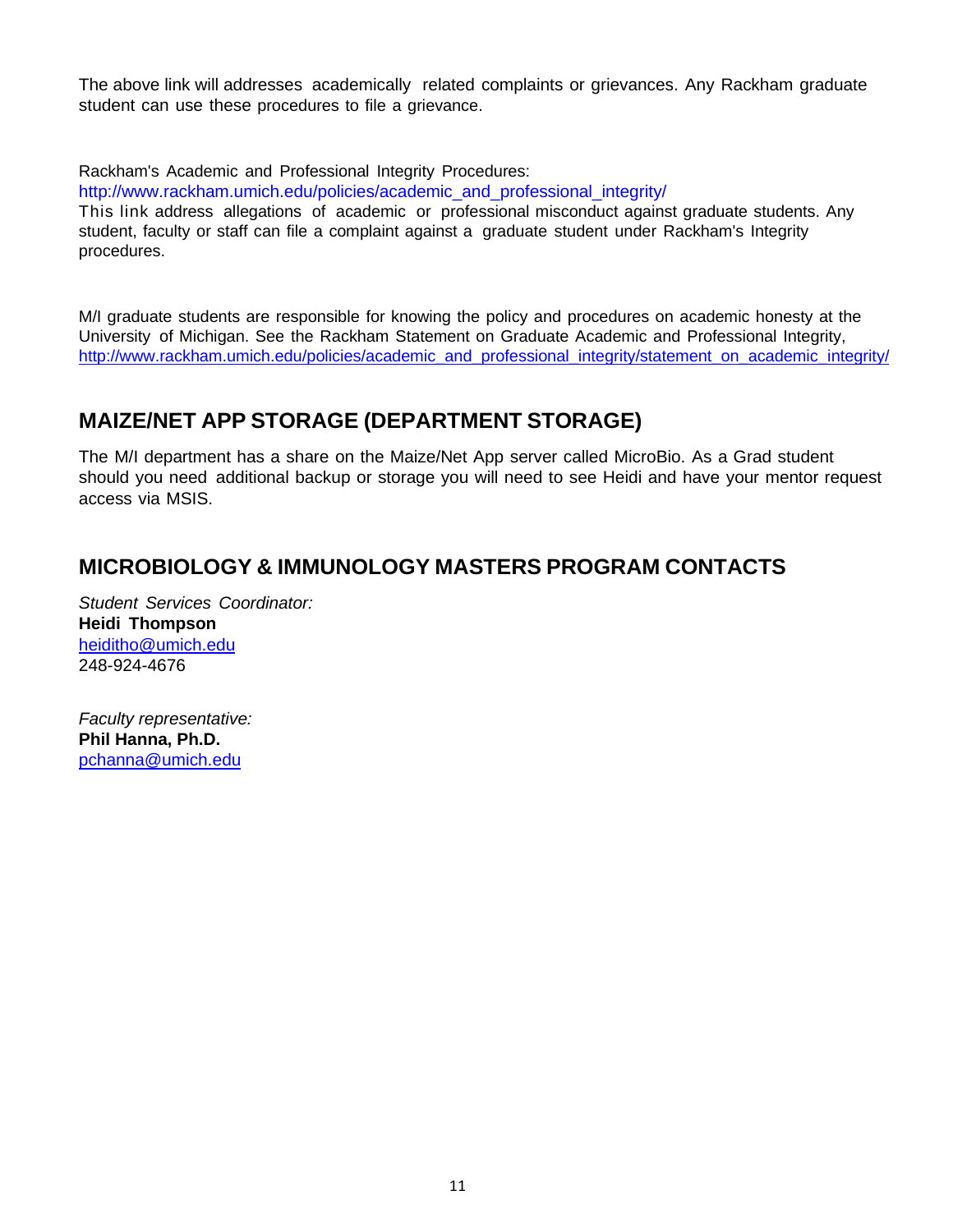## **APPENDICES**

Microbiology & Immunology Master Program Courses by Semester Microbiology & Immunology Master's Thesis Submission/Confirmation Form Suggested timeline for thesis submission and approval to graduate in the winter term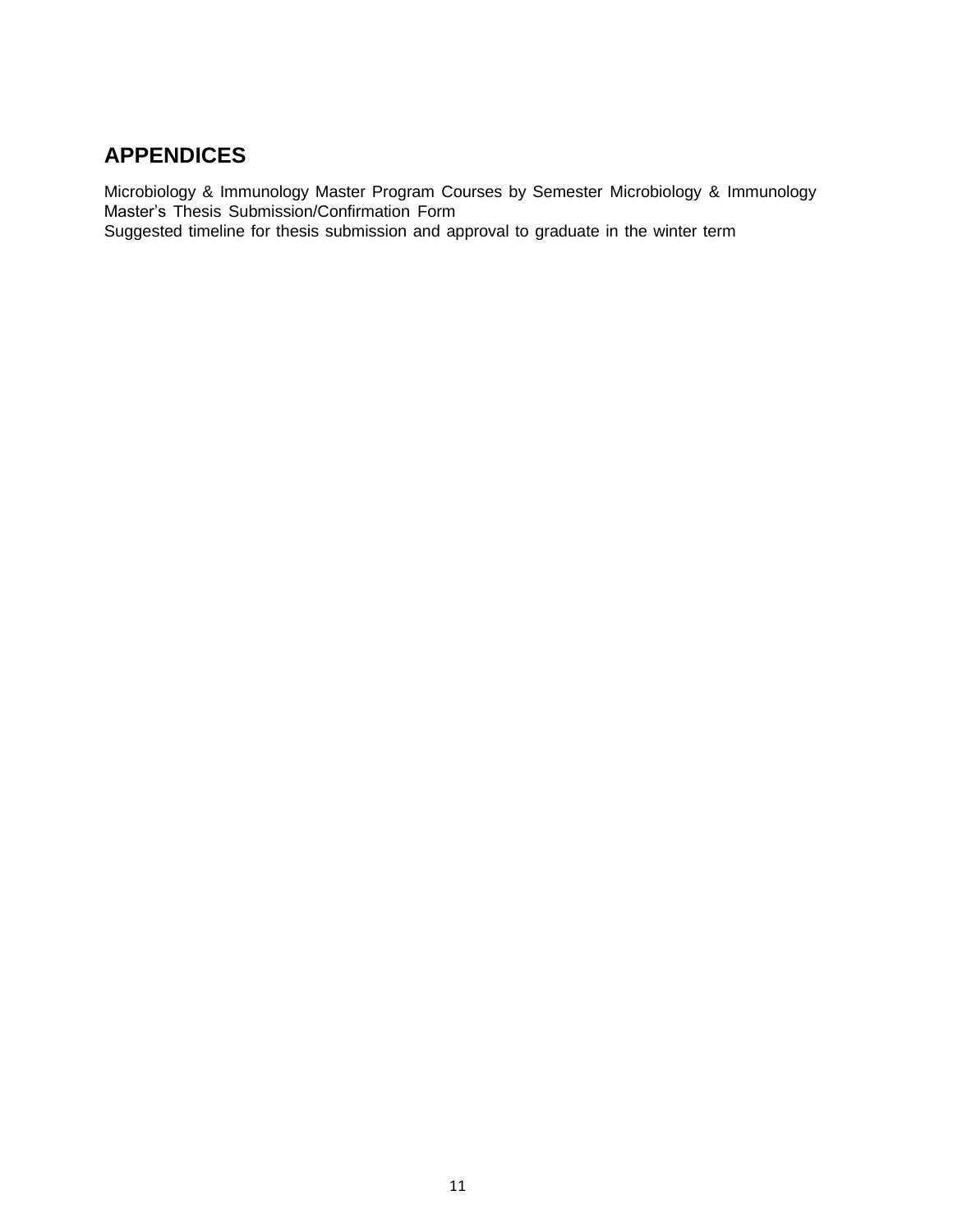## **Microbiology & Immunology Master Program Courses by Semester**

|                           | Fall                             | Winter                  |
|---------------------------|----------------------------------|-------------------------|
| M&I Core courses          | MICRBIOL 405 (3)                 | MICRBIOL 405 (3)        |
|                           | MICRBIOL 640 (3)                 | MICRBIOL 415 (3)        |
|                           |                                  | <b>MICRBIOL 540 (3)</b> |
|                           |                                  | MICRBIOL 607 (3)        |
|                           |                                  | MICRBIOL 615 (2)        |
|                           |                                  |                         |
| Other M&I courses         | MICRBIOL 409 (4)                 | MICRBIOL 430 (3) *      |
|                           | MICROBIOL 599**                  | MICRBIOL 460 (3)        |
|                           | MICRBIOL 812 (1)                 | MICROBIOL 599**         |
|                           |                                  | <b>MICRBIOL 812 (1)</b> |
|                           |                                  |                         |
| <b>Statistics</b>         | <b>BIOSTAT 501 (4)</b>           | BIOINF 524 (525) (3, 1) |
|                           | <b>BIOSTAT 521 (3)</b>           | MICROBIO 612 (2)        |
|                           | <b>BIOINF 523 (4)</b>            |                         |
|                           |                                  |                         |
|                           |                                  |                         |
| <b>Approved Electives</b> | BA 518 (2.25)                    | <b>BIOINF 525 (1-3)</b> |
|                           | <b>BIOINF 551 (3)</b>            | <b>BIOINF 545 (3)</b>   |
|                           | <b>BIOSTAT 501 (4)</b>           | <b>BIOSTAT 646 (3)</b>  |
|                           | <b>BIOSTAT 521 (3)</b>           | <b>CANCBIO 554 (4)</b>  |
|                           | CDB 530 (3)                      | ES 515 (3)              |
|                           | ENGR 490 (1)                     | <b>IMMUNO 850 (3)</b>   |
|                           | EPID 600 (4)                     | PATH 581 (3)            |
|                           | HUMGEN 541 (3), 630 (1), 632 (1) | PHYSIOL 576 (1)         |
|                           | <b>IMMUNO 851 (2)</b>            | <b>PHYSIOL 577 (2)</b>  |
|                           | PHYSIOL 519 (4)                  | PIBS 503 (1) **         |
|                           |                                  | <b>PUBPOL 650 (3)</b>   |
|                           | PIBS 503 (1)**, Winter 2020 only | <b>PUBPOL 754 (4)</b>   |

\*Offered every other year

\*\*Research and Thesis option MICROBIOL 599 and PIBS 503 are require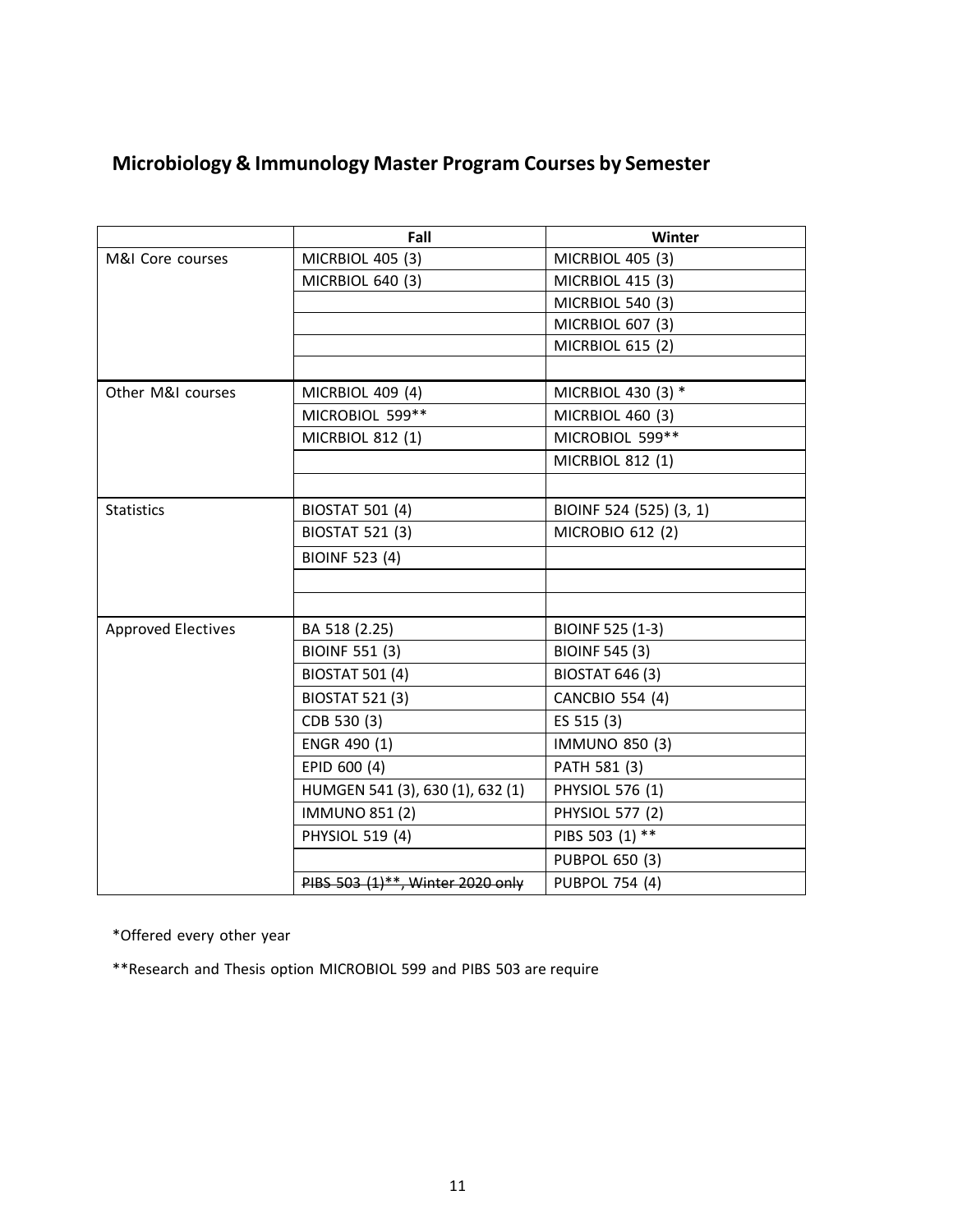#### **Master's Program in Microbiology and Immunology ThesisSubmission/Evaluation**

Please submit this report, properly completed and signed by each committee member or substitute in attendance, to the Department of Microbiology and Immunology (Heidi Thompson: heiditho@umich.edu) at least one week before the student's final term.

The Committee of (student's name) candidate for the degree of Master of Science in the field of **MICROBIOLOGY AND IMMUNOLOGY** submits this report of the thesis evaluation.

#### **Results of the thesis evaluation**

(Please represent both the consensus of the committee and the range of views.)

\_\_\_\_\_\_\_passed not passed

Comments:

| Student signature/date:     |
|-----------------------------|
| Thesis Advisor signature:   |
| Committee Member signature: |
| Committee Member signature: |
| Committee Member signature: |
| Committee Member signature: |